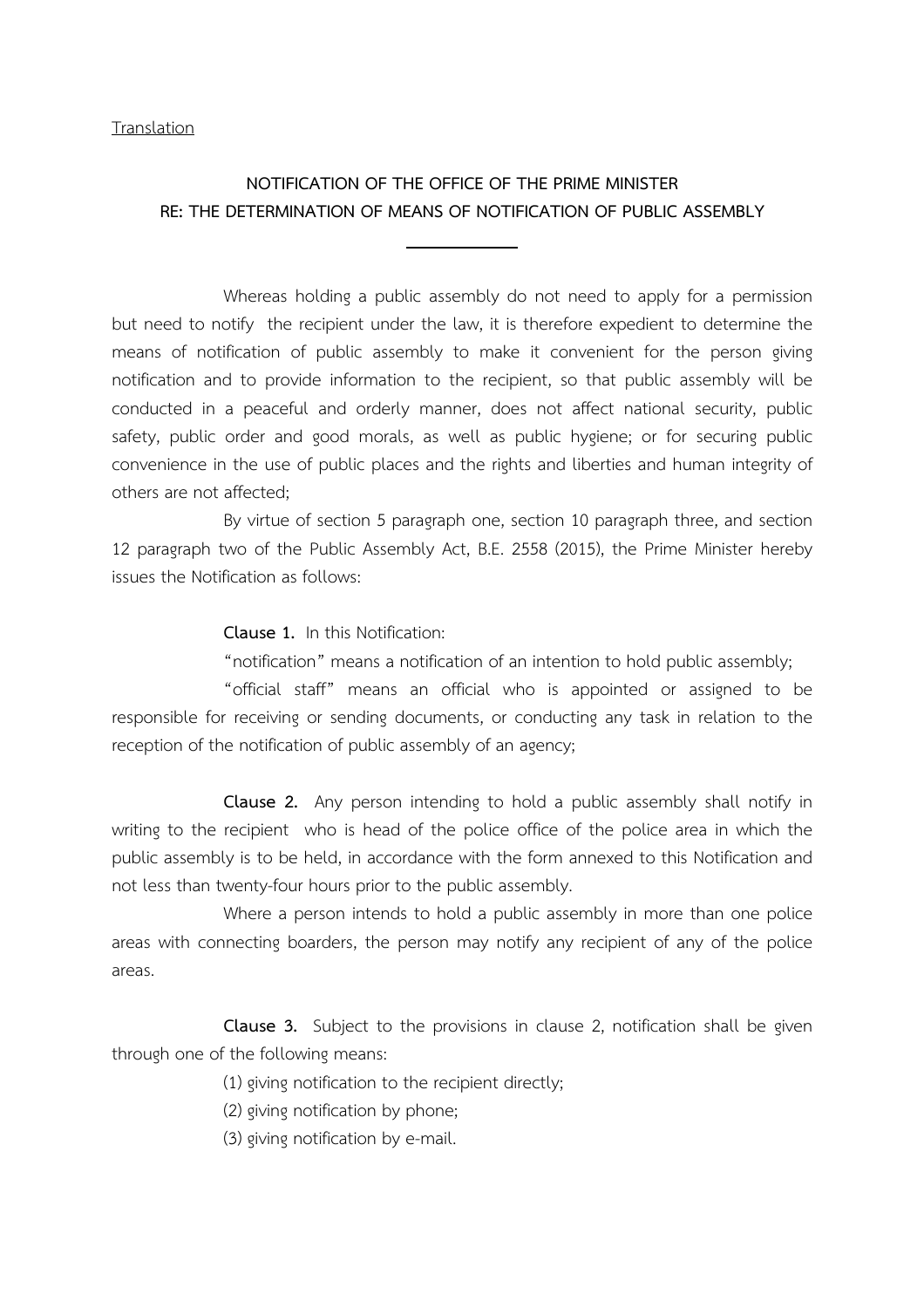Clause 4. In giving notification to the recipient directly, the person giving notification shall hand in a written notification of public assembly to the recipient or official staff at the office of the recipient. In giving the notification to such official staff directly, once the official staff receives all required documents, it shall be deemed that the recipient has been notified.

Clause 5. In giving notification by phone, a written notification of public assembly shall be sent by fax to the number of the office of the recipient as specified in the Notification of the Royal Thai Police, then the original copy of such written notification of public assembly shall be sent to the recipient by post without delay.

After having sent the document by fax, the person giving notification shall inform the official staff by phone through the number specified in the Notification of the Royal Thai Police without delay in order to verify its correctness.

In sending notification under paragraph one, it shall be deemed that the recipient has been notified once the official staff of the office of such recipient authority receives all required documents by fax.

Clause 6. In giving notification by e-mail, a written notification of public assembly shall be sent to the e-mail address of the office of the recipient as specified in the Notification of the Royal Thai Police.

The sending of e-mail must be in appropriate form which shall be able to presented, referred to, or accessed in order to be reused later on and shall be able to maintain the entirety of the text in the form of electronic data as well as to identify the sender.

After having sent the e-mail, the person giving notification shall inform the official staff by phone through the number specified in the Notification of the Royal Thai Police without delay in order to verify its correctness.

In sending notification under paragraph one, it shall be deemed that the recipient has been notified once the official staff of the office of such recipient authority receives all required documents by e-mail.

Clause 7. Having received the notification of public assembly, the official staff shall present such notification to the recipient to consider the matter without delay. In the case of notification given through the mean under clause 3 (2) and (3), and the official authority has a query, the official staff shall contact the person giving notification though the information indicated in the notification of public assembly to verify the person and the correctness of the notification of public assembly.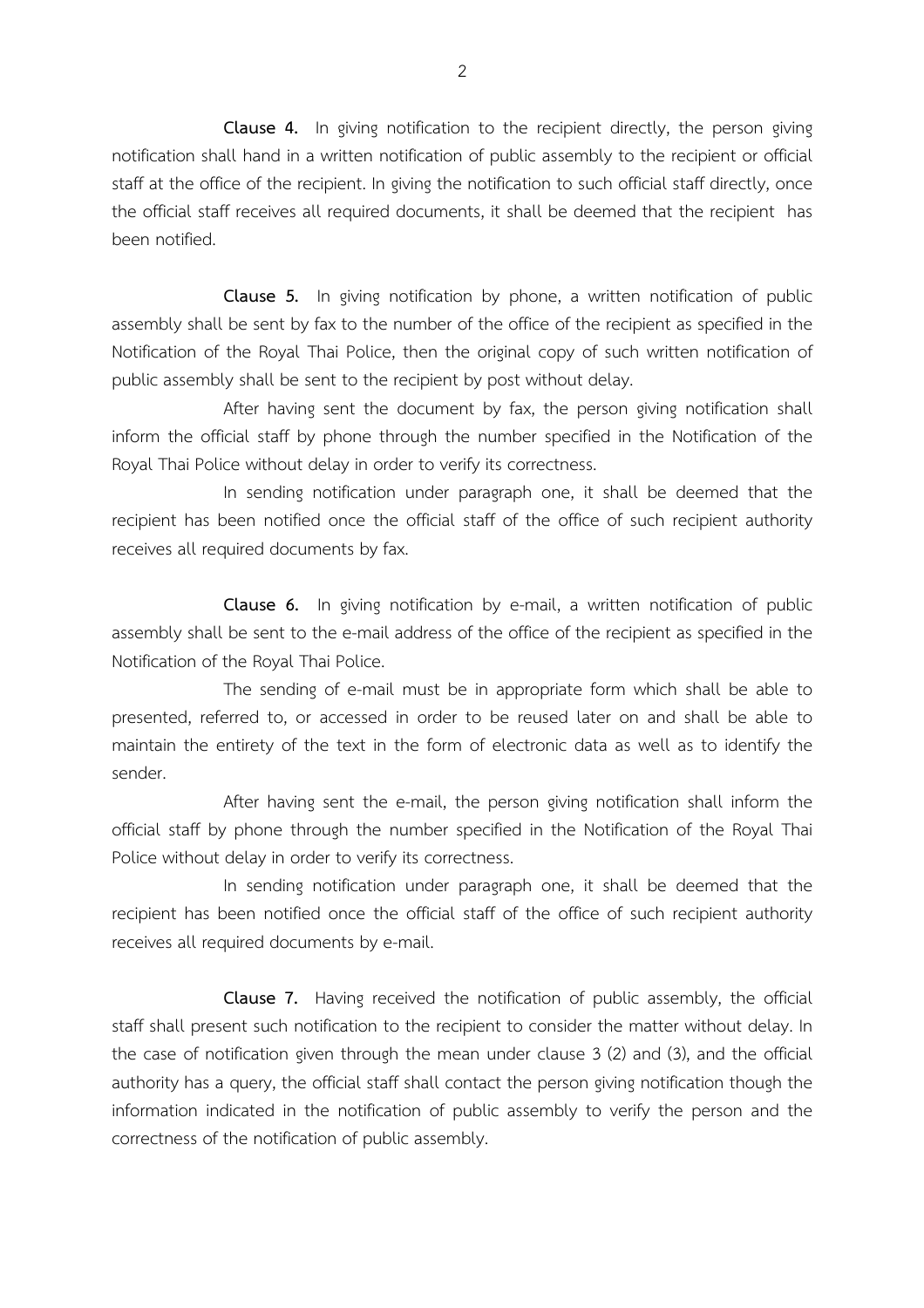Clause 8. Having been notified of public assembly, the recipient shall verify its correctness and send the summary of subject matters of the public assembly to the person giving notification for information within twenty-four hours from the time the recipient authority is notified, and may give additional recommendation on the overseeing of public assembly for the person giving notification to comply with or to amend within a specified period of time.

Clause 9. In the case where a person giving notification is unable to give notification of public gathering within the period under clause 2, the person may request for an extension of such period prior to the public assembly by handing the extension request form along with the notification form of public assembly annexed to this Notification directly to the Commissioner of the Metropolitan Police having responsibility over such police area in Bangkok, or the Commissioner of the Provincial Police in other provinces, as the case may be.

Clause 10. The Royal Thai Police shall set forth regulation or order determining the rules and practices of police officials for the execution of this Notification.

**Clause 11.** This Notification shall come into force as from the day following the date of its publication in the Government Gazette.

> Given on the 3<sup>rd</sup> Day of November, B.E. 2558 General Prayut Chan-o-cha Prime Minister

 $\overline{a}$ 

 $1$  Published in the Government Gazette, Vol. 132, Part 279 d, Special Issue, page 4, dated 3<sup>rd</sup> November B.E. 2558.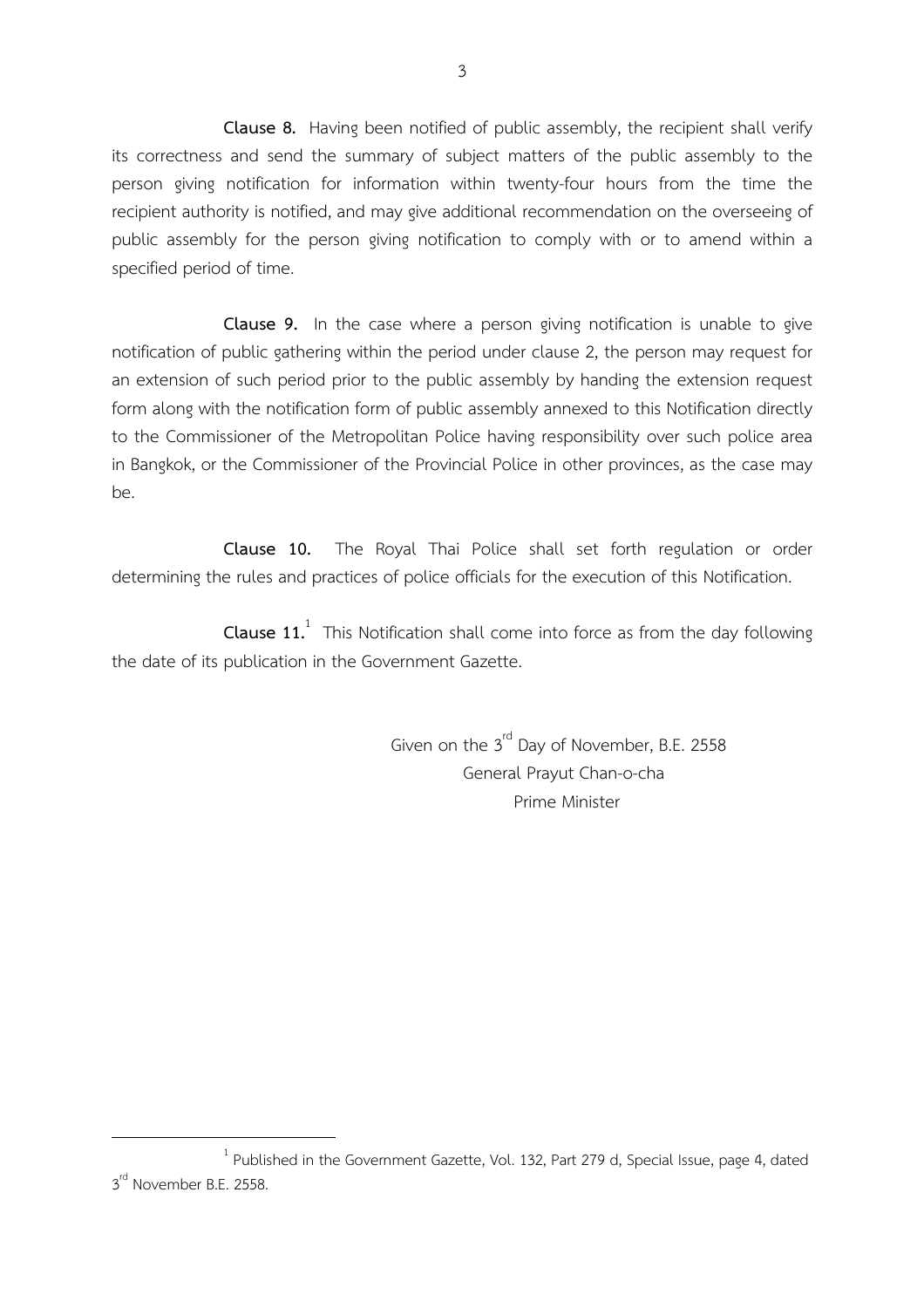Notification of Public Assembly Location …………………... Date………Month……………..Year………. To: Head of the Police Office of ………./Recipient I, Mr./Mrs./Ms.……………………………….. Identification Number ………………………………... Name of Agency or Organization ..…...……………………………………………………………………………..…….………. Address ..………………………………………………………………………………………………………………………………………….. Phone Number ……………………….……Fax ……………………..……… E-mail Address ………………………………... Would like to notify the intention to hold public assembly as follows: 1. Objectives of public assembly ………………………………………………………………………………………………………………………………………………………… ………………………………………………………………………………………………………………………………………………………… 2. Forms of public assembly Without marching or changing of location Approximate number of participant …………… persons Location of public assembly ………………………………………………………………………………………...……………... Duration of public assembly …… days, starting time ……… date ……… month ……………… B.E. ……… until …. date ….….. month ……..…….. B.E. …..… With marching or changing of location Approximate number of participant …………… persons Date and time of assembly ………………... Starting point of the march ……………………………………..… Starting time of the march …………………….. date …………… month …………………………………… B.E. ……………… Details of the marching route (including stopping points) ………………………………………………………………………………………………………………………………………………………… 3. Useful details for the overseeing of public assembly Use of vehicle: type …………...…………….…… quantity ………………………… Use of audio amplifier: electric power ...... watts/quantity ........ /size ........ watts/quantity ....... Use of other equipment(s) .……………………………………………………………………………………………..……………

Front Page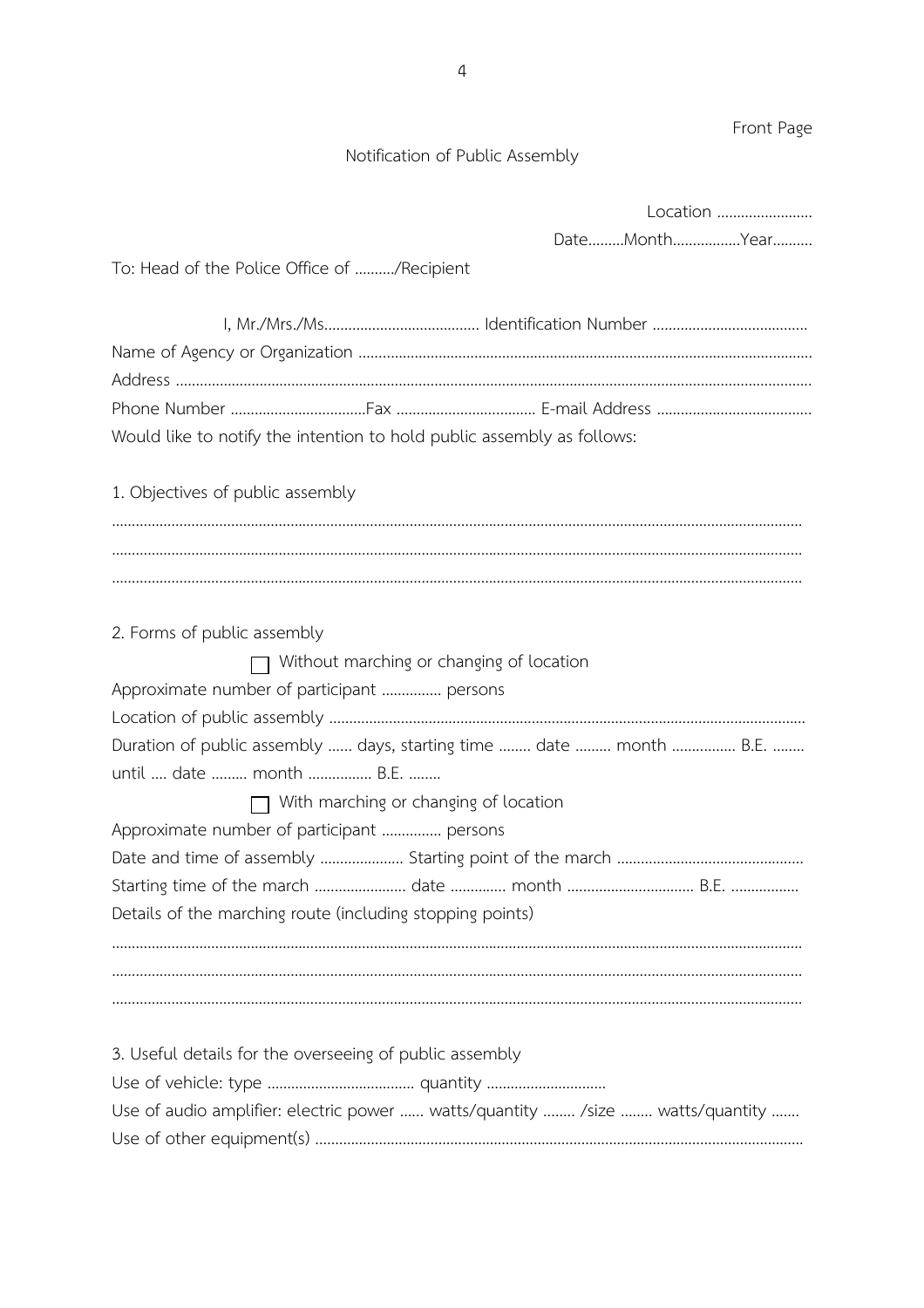4. Contacting person(s)

I have been informed of all the details under the Public Assembly Act, B.E. 2558 (2015), and confirm that all the information provided above is true.

| $\overline{\mathbf{C}}$ ……………………………………… |
|-----------------------------------------|
|                                         |